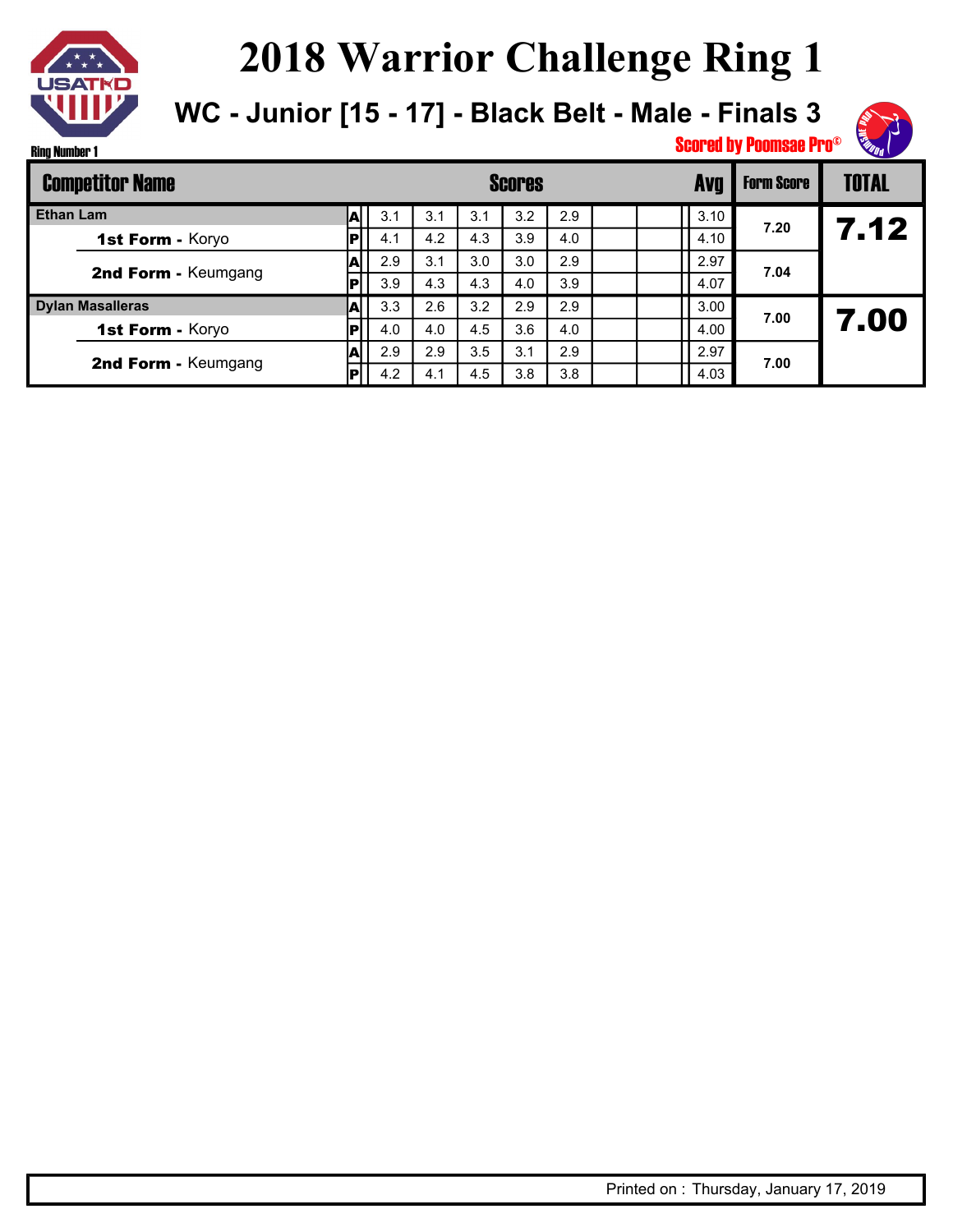

**WC - Junior [15 - 17] - Black Belt - Female - Finals 1**



|                 | <b>Competitor Name</b>            |     |     |     |     | <b>Scores</b> |     | <b>Avg</b> | <b>Form Score</b> | <b>TOTAL</b> |      |
|-----------------|-----------------------------------|-----|-----|-----|-----|---------------|-----|------------|-------------------|--------------|------|
|                 | <b>Trinity To</b><br> A           |     | 3.0 | 3.3 | 3.1 | 3.2           | 3.3 |            | 3.20              |              |      |
|                 | <b>1st Form - Taegeuk 5 [Oh]</b>  | IРİ | 4.1 | 4.4 | 4.1 | 4.0           | 4.3 |            | 4.17              | 7.37         | 7.32 |
|                 | <b>2nd Form - Taegeuk 8 [Pal]</b> | A   | 3.1 | 3.5 | 3.3 | 3.1           | 2.4 |            | 3.17              | 7.27         |      |
|                 |                                   | P   | 4.1 | 4.5 | 4.1 | 3.9           | 4.1 |            | 4.10              |              |      |
| <b>Vivan Vo</b> |                                   | A   | 3.4 | 3.2 | 3.0 | 3.1           | 2.6 |            | 3.10              | 7.27         |      |
|                 | <b>1st Form - Taegeuk 5 [Oh]</b>  | ļР  | 4.3 | 4.4 | 4.1 | 4.1           | 4.1 |            | 4.17              |              | 7.10 |
|                 | <b>2nd Form - Taegeuk 8 [Pal]</b> | A   | 3.3 | 2.8 | 3.1 | 2.5           | 2.4 |            | 2.80              | 6.93         |      |
|                 |                                   | P   | 4.4 | 4.3 | 4.0 | 4.1           | 3.5 |            | 4.13              |              |      |
|                 | <b>Katherine Baker</b>            | ΙA  | 2.8 | 2.8 | 2.8 | 2.5           | 2.8 |            | 2.80              | 6.77         |      |
|                 | <b>1st Form - Taegeuk 5 [Oh]</b>  | P   | 4.0 | 4.0 | 3.9 | 3.9           | 4.2 |            | 3.97              |              | 6.67 |
|                 | <b>2nd Form - Taegeuk 8 [Pal]</b> | ΙAΙ | 2.6 | 2.6 | 3.1 | 2.3           | 2.4 |            | 2.53              | 6.56         |      |
|                 |                                   | lPl | 4.1 | 4.2 | 4.0 | 3.7           | 4.0 |            | 4.03              |              |      |
|                 | <b>Riley Pritchett</b>            | A   | 2.6 | 2.4 | 2.7 | 2.2           | 1.4 |            | 2.40              | 5.90         |      |
|                 | 1st Form - Taegeuk 5 [Oh]         | P   | 3.7 | 3.8 | 3.4 | 3.4           | 3.0 |            | 3.50              |              | 5.72 |
|                 | <b>2nd Form - Taegeuk 8 [Pal]</b> | A   | 2.4 | 2.0 | 2.4 | 1.7           | 1.9 |            | 2.10              | 5.53         |      |
|                 |                                   | P   | 3.7 | 3.9 | 3.2 | 3.3           | 3.3 |            | 3.43              |              |      |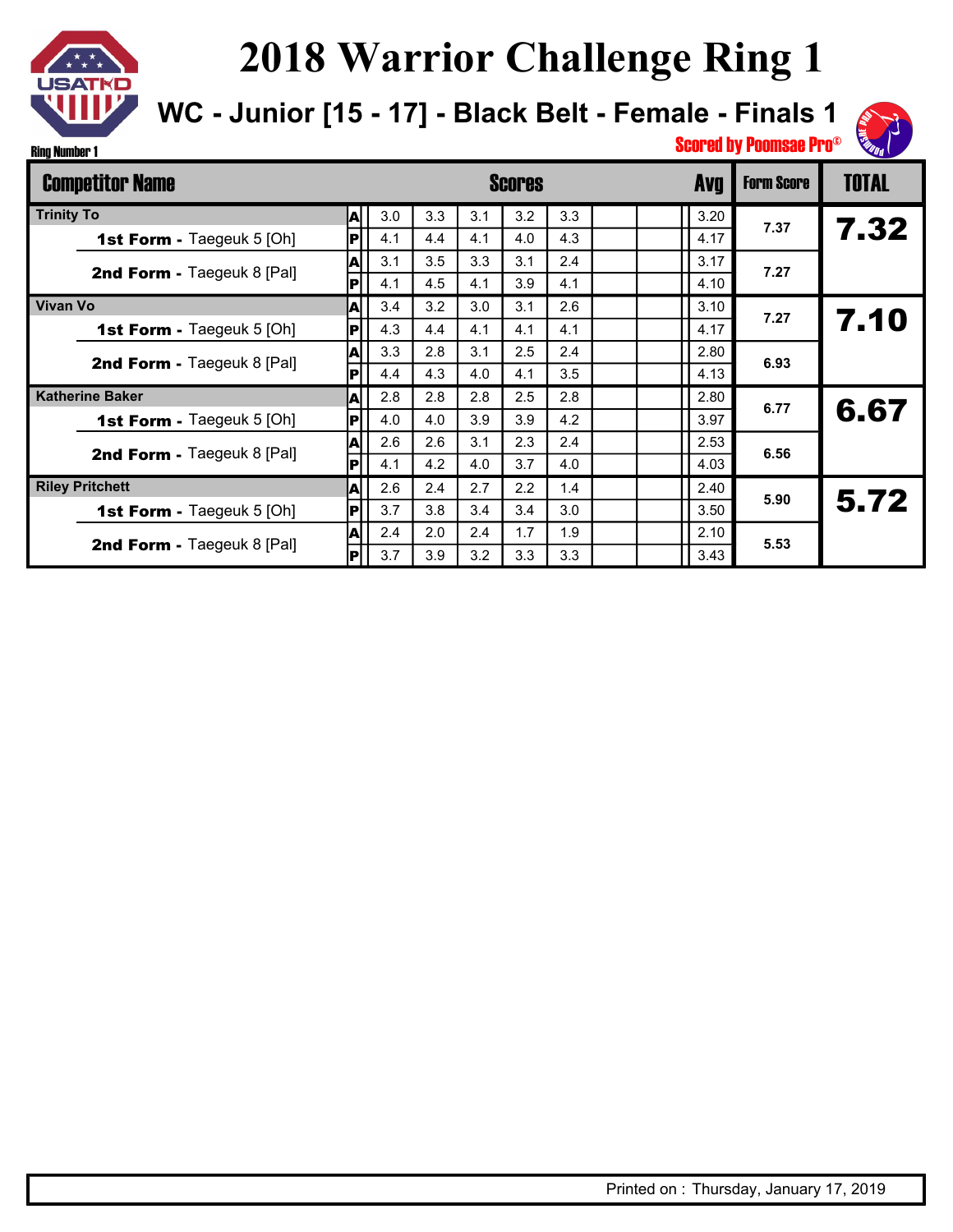

**WC - Junior [15 - 17] - Black Belt - Female - Finals 2**



Ring Number 1

|                   | <b>Competitor Name</b>             |     |     |     |     | <b>Scores</b> |     |  | <b>Avg</b> | <b>Form Score</b> | <b>TOTAL</b> |
|-------------------|------------------------------------|-----|-----|-----|-----|---------------|-----|--|------------|-------------------|--------------|
| <b>Trinity To</b> |                                    | Al  | 3.2 | 3.0 | 3.3 | 3.0           | 3.1 |  | 3.10       | 7.13              |              |
|                   | <b>1st Form - Taegeuk 7 [Chil]</b> | IP  | 4.0 | 4.0 | 4.5 | 4.1           | 4.0 |  | 4.03       |                   | 7.25         |
|                   | <b>2nd Form - Taeback</b>          | W   | 3.3 | 2.9 | 3.3 | 3.3           | 3.0 |  | 3.20       | 7.37              |              |
|                   |                                    | IPI | 4.2 | 4.1 | 4.4 | 4.2           | 4.0 |  | 4.17       |                   |              |
| <b>Vivan Vo</b>   |                                    | ΙAΙ | 2.9 | 3.1 | 2.6 | 3.1           | 2.5 |  | 2.87       | 6.97              | 7.05         |
|                   | <b>1st Form - Taegeuk 7 [Chil]</b> | IР  | 4.1 | 4.2 | 4.5 | 3.9           | 4.0 |  | 4.10       |                   |              |
|                   | <b>2nd Form - Taeback</b>          | A   | 2.5 | 3.1 | 3.1 | 3.4           | 2.9 |  | 3.03       | 7.13              |              |
|                   |                                    | P   | 3.7 | 4.1 | 4.5 | 4.2           | 4.0 |  | 4.10       |                   |              |
| Jenna Agpalo      |                                    | ΙAΙ | 2.1 | 2.8 | 2.5 | 2.7           | 2.1 |  | 2.43       | 6.06              | 5.80         |
|                   | <b>1st Form - Taegeuk 7 [Chil]</b> | IP  | 3.1 | 3.8 | 3.8 | 3.6           | 3.5 |  | 3.63       |                   |              |
|                   | <b>2nd Form - Taeback</b>          | ΙAΙ | 1.7 | 2.5 | 2.1 | 2.3           | 1.6 |  | 2.03       | 5.53              |              |
|                   |                                    | IР  | 3.0 | 3.7 | 3.7 | 3.4           | 3.4 |  | 3.50       |                   |              |
| <b>Sara Price</b> |                                    | ΙAΙ | 2.4 | 2.7 | 2.1 | 2.4           | 2.7 |  | 2.50       | 5.97              |              |
|                   | <b>1st Form - Taegeuk 7 [Chil]</b> | IРI | 3.3 | 3.7 | 3.9 | 3.2           | 3.4 |  | 3.47       |                   | 5.65         |
|                   | <b>2nd Form - Taeback</b>          | IА  | 1.8 | 2.4 | 2.0 | 1.8           | 2.0 |  | 1.93       | 5.33              |              |
|                   |                                    | P   | 3.2 | 3.7 | 3.9 | 3.2           | 3.3 |  | 3.40       |                   |              |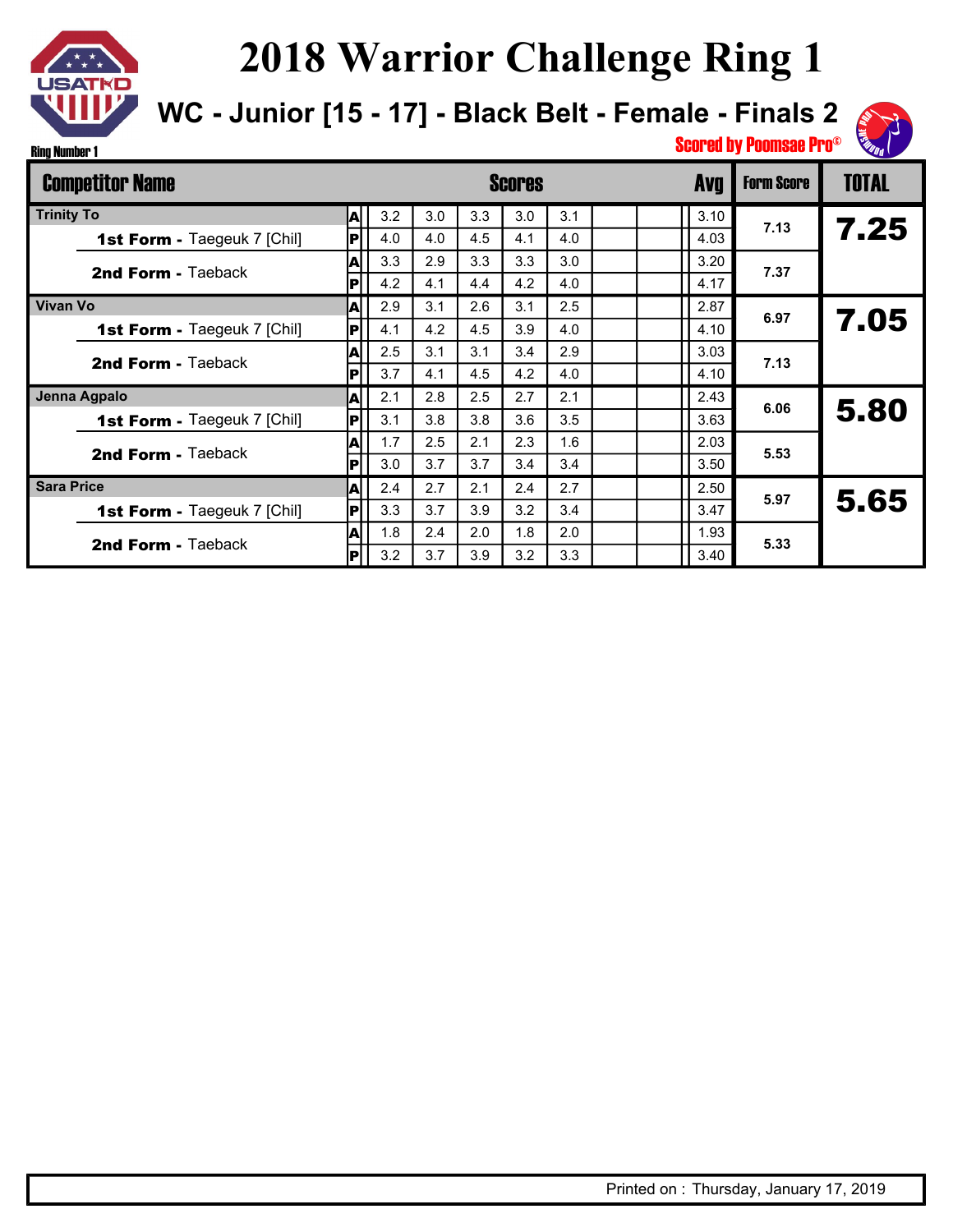

**WC - Junior [15 - 17] - Black Belt - Female - Finals 3**



Ring Number 1

|                   | <b>Competitor Name</b> |    |     |     | <b>Scores</b> | Avg | <b>Form Score</b> | <b>TOTAL</b> |      |      |      |
|-------------------|------------------------|----|-----|-----|---------------|-----|-------------------|--------------|------|------|------|
| <b>Trinity To</b> |                        |    | 3.0 | 3.3 | 3.0           | 3.6 | 3.2               |              | 3.17 |      |      |
|                   | 1st Form - Koryo       |    | 4.0 | 4.2 | 4.1           | 4.6 | 4.4               |              | 4.23 | 7.40 | 7.32 |
|                   | 2nd Form - Keumgang    | IА | 3.1 | 2.7 | 3.2           | 3.6 | 2.9               |              | 3.07 | 7.24 |      |
|                   |                        | P  | 4.1 | 3.4 | 4.2           | 4.6 | 4.2               |              | 4.17 |      |      |
| <b>Vivan Vo</b>   |                        | A  | 3.1 | 3.0 | 3.3           | 3.4 | 3.1               |              | 3.17 | 7.37 |      |
|                   | 1st Form - Koryo       |    | 4.1 | 4.1 | 4.2           | 4.6 | 4.3               |              | 4.20 |      | 7.25 |
|                   | 2nd Form - Keumgang    | A  | 2.8 | 2.4 | 3.4           | 3.4 | 2.8               |              | 3.00 |      |      |
|                   |                        | IР | 4.0 | 3.7 | 4.4           | 4.5 | 4.0               |              | 4.13 | 7.13 |      |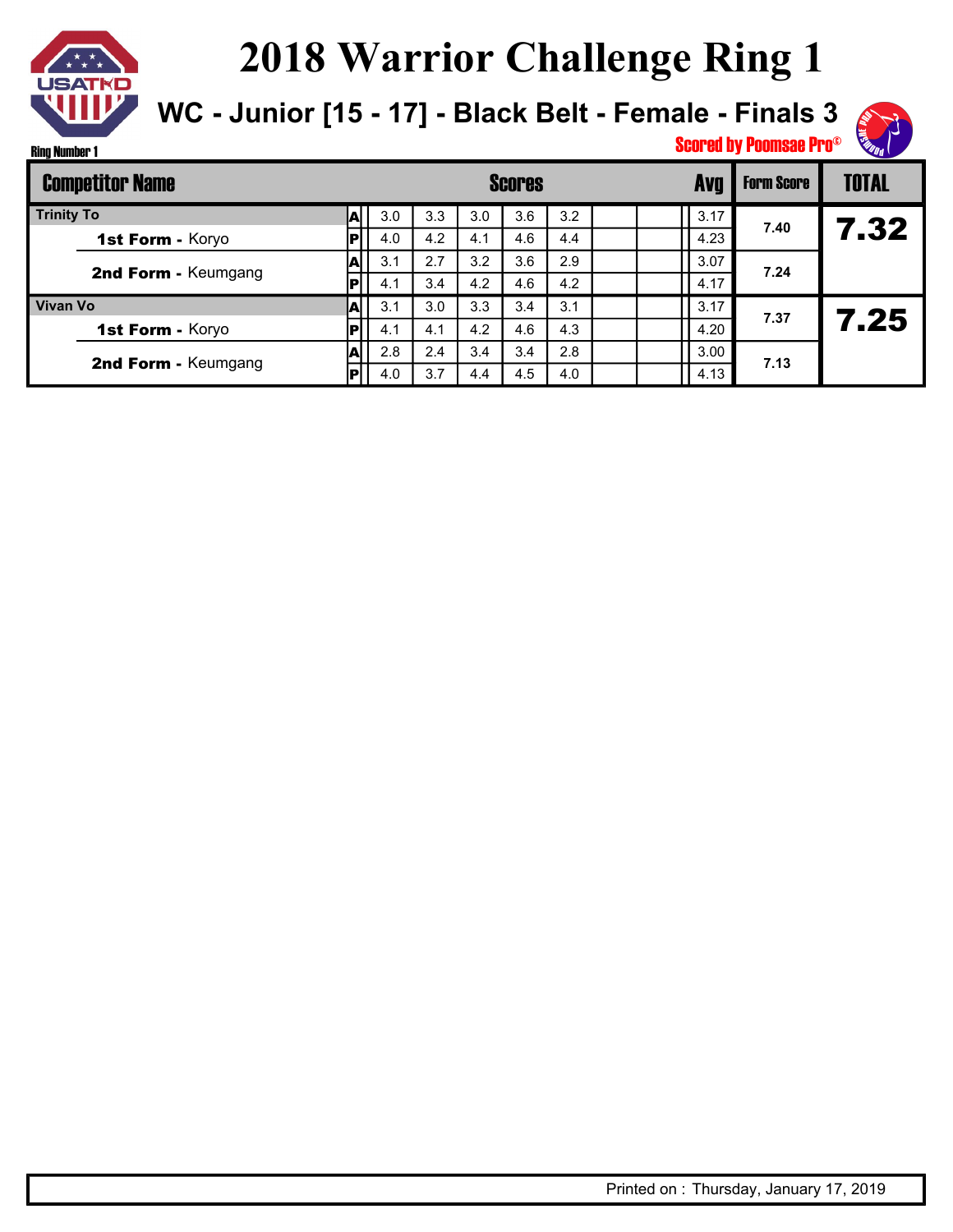

**WC - Cadet (12 - 14) - Black Belt - Male - Finals 1**



| <b>Competitor Name</b> |                                   |    |     |     | <b>Scores</b> | <b>Form Score</b> | <b>TOTAL</b> |  |      |      |      |
|------------------------|-----------------------------------|----|-----|-----|---------------|-------------------|--------------|--|------|------|------|
| <b>Hudson Huynh</b>    |                                   | Лı | 2.9 | 2.4 | 2.7           | 2.6               | 2.9          |  | 2.73 | 6.43 |      |
|                        | <b>1st Form - Taegeuk 6 [Yuk]</b> |    | 3.9 | 3.7 | 3.5           | 3.3               | 4.0          |  | 3.70 |      | 6.62 |
|                        |                                   |    | 3.3 | 2.9 | 2.8           | 2.7               | 2.9          |  | 2.87 | 6.80 |      |
|                        | 2nd Form - Taegeuk 5 [Oh]         |    | 4.1 | 3.9 | 3.9           | 3.6               | 4.0          |  | 3.93 |      |      |
| <b>Conner Park</b>     |                                   | A  | 2.4 | 1.8 | 2.1           | 1.6               | 1.9          |  | 1.93 | 5.00 |      |
|                        | <b>1st Form - Taegeuk 6 [Yuk]</b> |    | 3.1 | 3.1 | 2.7           | 3.0               | 3.3          |  | 3.07 |      | 5.28 |
|                        | <b>2nd Form - Taegeuk 5 [Oh]</b>  |    | 3.0 | 2.0 | 2.2           | 2.4               | 2.4          |  | 2.33 | 5.56 |      |
|                        |                                   |    | 4.0 | 3.1 | 2.7           | 3.3               | 3.3          |  | 3.23 |      |      |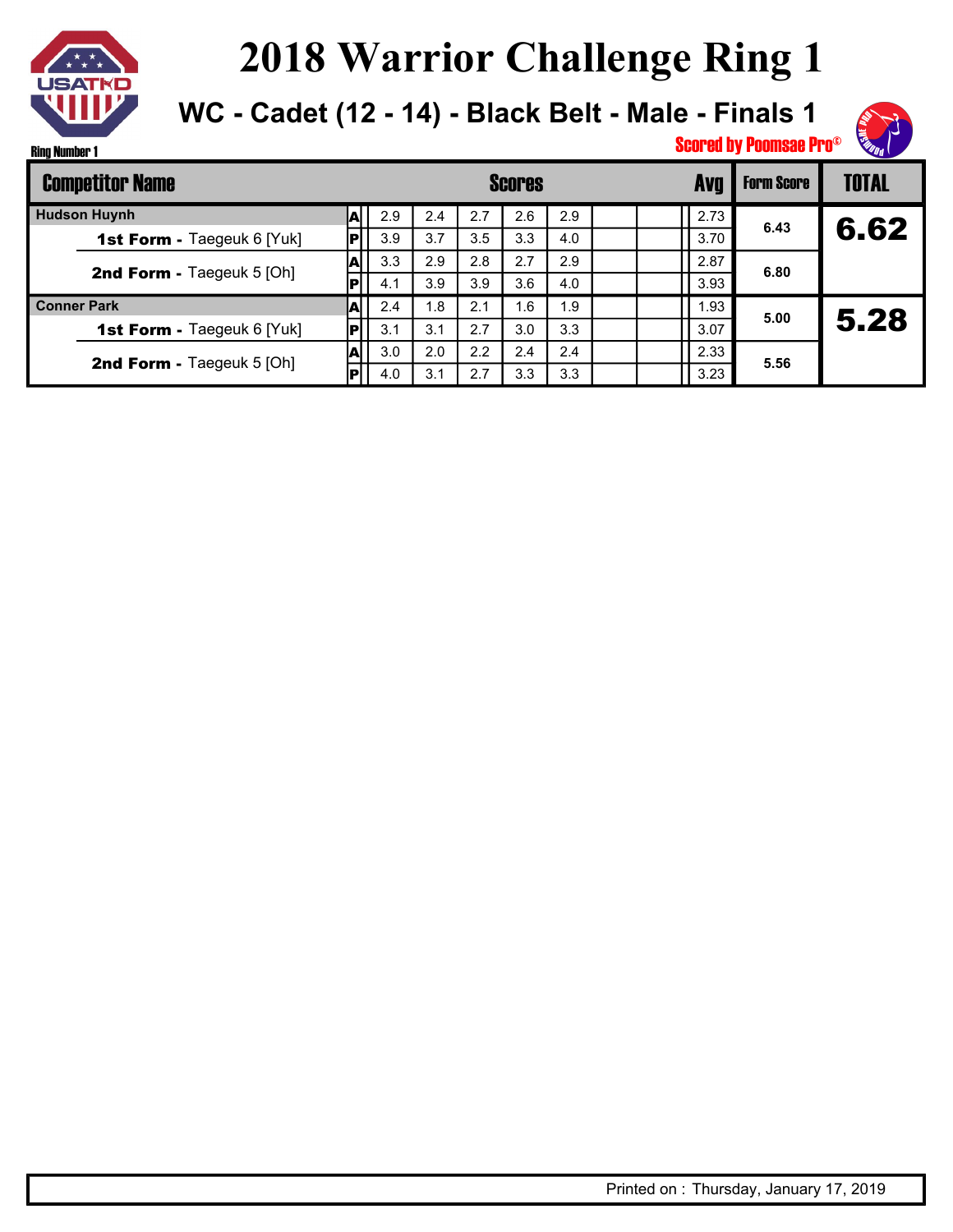

**WC - Cadet (12 - 14) - Black Belt - Male - Finals 2**



| <b>Competitor Name</b>            |                          |     |     | <b>Scores</b> |                  | <b>Avg</b> | <b>Form Score</b> | <b>TOTAL</b> |      |      |
|-----------------------------------|--------------------------|-----|-----|---------------|------------------|------------|-------------------|--------------|------|------|
| <b>Alan Lam</b><br> A             |                          | 3.2 | 2.9 | 2.9           | $2.2\phantom{0}$ | 2.9        |                   | 2.90         |      |      |
| <b>1st Form - Taegeuk 8 [Pal]</b> | $\vert \mathsf{P} \vert$ | 4.0 | 4.1 | 4.3           | 3.8              | 4.0        |                   | 4.03         | 6.93 | 6.97 |
| 2nd Form - Taegeuk 7 [Chil]       | A                        | 3.3 | 3.0 | 2.9           | 2.6              | 3.0        |                   | 2.97         | 7.00 |      |
|                                   | P                        | 4.1 | 4.1 | 4.0           | 3.5              | 4.0        |                   | 4.03         |      |      |
| <b>Hudson Huynh</b><br>ΙA         |                          | 3.0 | 3.0 | 2.6           | 2.8              | 2.9        |                   | 2.90         | 6.83 | 6.97 |
| <b>1st Form - Taegeuk 8 [Pal]</b> | ΙPΙ                      | 4.0 | 3.9 | 3.3           | 4.0              | 3.9        |                   | 3.93         |      |      |
| 2nd Form - Taegeuk 7 [Chil]       | A                        | 3.2 | 3.2 | 2.7           | 3.0              | 3.0        |                   | 3.07         | 7.10 |      |
|                                   | lPl                      | 4.1 | 4.1 | 3.6           | 4.0              | 4.0        |                   | 4.03         |      |      |
| <b>Janson Nguyen</b>              | A                        | 2.9 | 2.7 | 2.7           | 2.4              | 2.8        |                   | 2.73         | 6.43 |      |
| 1st Form - Taegeuk 8 [Pal]        | P                        | 3.8 | 4.0 | 3.5           | 3.4              | 3.8        |                   | 3.70         |      | 6.33 |
| 2nd Form - Taegeuk 7 [Chil]       | A                        | 3.0 | 2.0 | 2.4           | 2.1              | 2.8        |                   | 2.43         | 6.23 |      |
|                                   | IРİ                      | 3.8 | 3.9 | 3.7           | 3.3              | 3.9        |                   | 3.80         |      |      |
| <b>Ryan Shin</b>                  | A                        | 2.4 | 1.5 | 1.6           | 1.6              | 2.6        |                   | 1.87         | 5.40 | 5.79 |
| <b>1st Form - Taegeuk 8 [Pal]</b> | lPl                      | 3.6 | 3.5 | 3.2           | 3.5              | 3.7        |                   | 3.53         |      |      |
| 2nd Form - Taegeuk 7 [Chil]       | A                        | 3.1 | 2.5 | 2.4           | 2.6              | 2.6        |                   | 2.57         | 6.17 |      |
|                                   | P                        | 3.7 | 3.6 | 3.3           | 3.5              | 3.8        |                   | 3.60         |      |      |